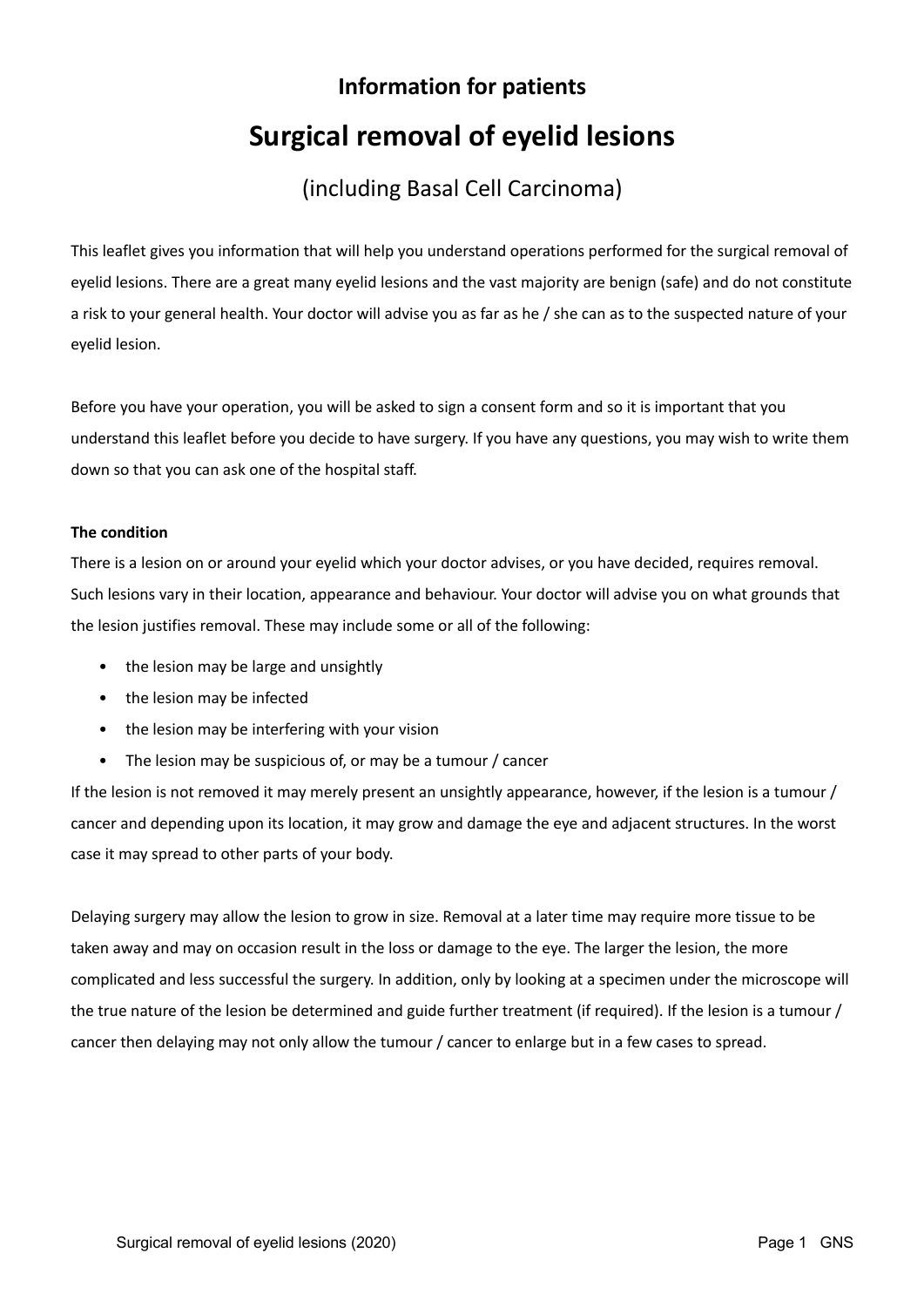#### **The operation(s)**

The ultimate of objective of the operation(s) is usually to completely remove the lesion from your eyelid. Types of operation:

Depending upon the suspected nature and location of the lesion your doctor may advise:

- 1. A small biopsy this will determine the nature of the lesion and guide further treatment. It is usually performed if there is uncertainty about what the lesion is.
- 2. An excisional biopsy and immediate repair of the defect this will usually be performed when the doctor is fairly certain that the lesion is benign (safe). In this case the lesion will be removed and when any bleeding has been stopped the defect in the eyelid is repaired / stitched up.
- 3. An excisional biopsy and delayed repair of the defect (2 operations) this will usually be performed when the doctor is fairly certain that the lesion is a tumour / cancer. In this case the lesion will be removed and then sent to the laboratory for processing. The laboratory will definitively determine the nature of the lesion and also determine whether it has all been removed. Because this laboratory processing takes 1-2 days your eyelid will not be repaired immediately and the defect created by removing the lesion will be covered by a dressing (this may involve padding your eyelids closed). You will then be allowed home with arrangements to return to the hospital for the repair stage of the operation about 2 days later. Depending upon the laboratory findings, the defect may be repaired (usually the case) or if there remain significant uncertainties in relation to having completely removed the lesion or not, a further biopsy may be taken and the repair again delayed pending the laboratory results (this is unusual).

#### The types of repair:

The type of repair required depends primarily upon the size and location of the eyelid defect.

- 1. Laissez faire sometimes no repair will be performed at all and the defect will merely be left to heal itself. This works most effectively for defects around the inner corner of the eyelids.
- 2. Direct closure the defect may be such that the edges can be easily approximated and sutured. This is usually a simple and relatively quick repair.
- 3. Local flaps / skin grafts if the defect is too large to allow the edges to come together easily, as if often the case, then tissues will need to be mobilised locally to do so. Skin grafts may also be used and these may be taken from the upper eyelid on the other side (usual site), in front or behind your ear, your lower neck or your inner arm. If a local flap and or skin graft is required to repair the defect the surgery is more complex and takes longer (usually up to 60 minutes). In addition, the use of a local flap may mean that your eye has to remain closed for 3-4 weeks following the repair to allow a new blood supply to become established. A further simple operation to re-open the eyelid will be required at about this time.

#### The operation itself:

Surgical removal of eyelid lesions (2020) **Page 2 GNS** The operations are usually performed under local anaesthetic. With a local anaesthetic you will be awake during the operation. Before the operation, you will be given eye drops followed by an injection of local anaesthetic into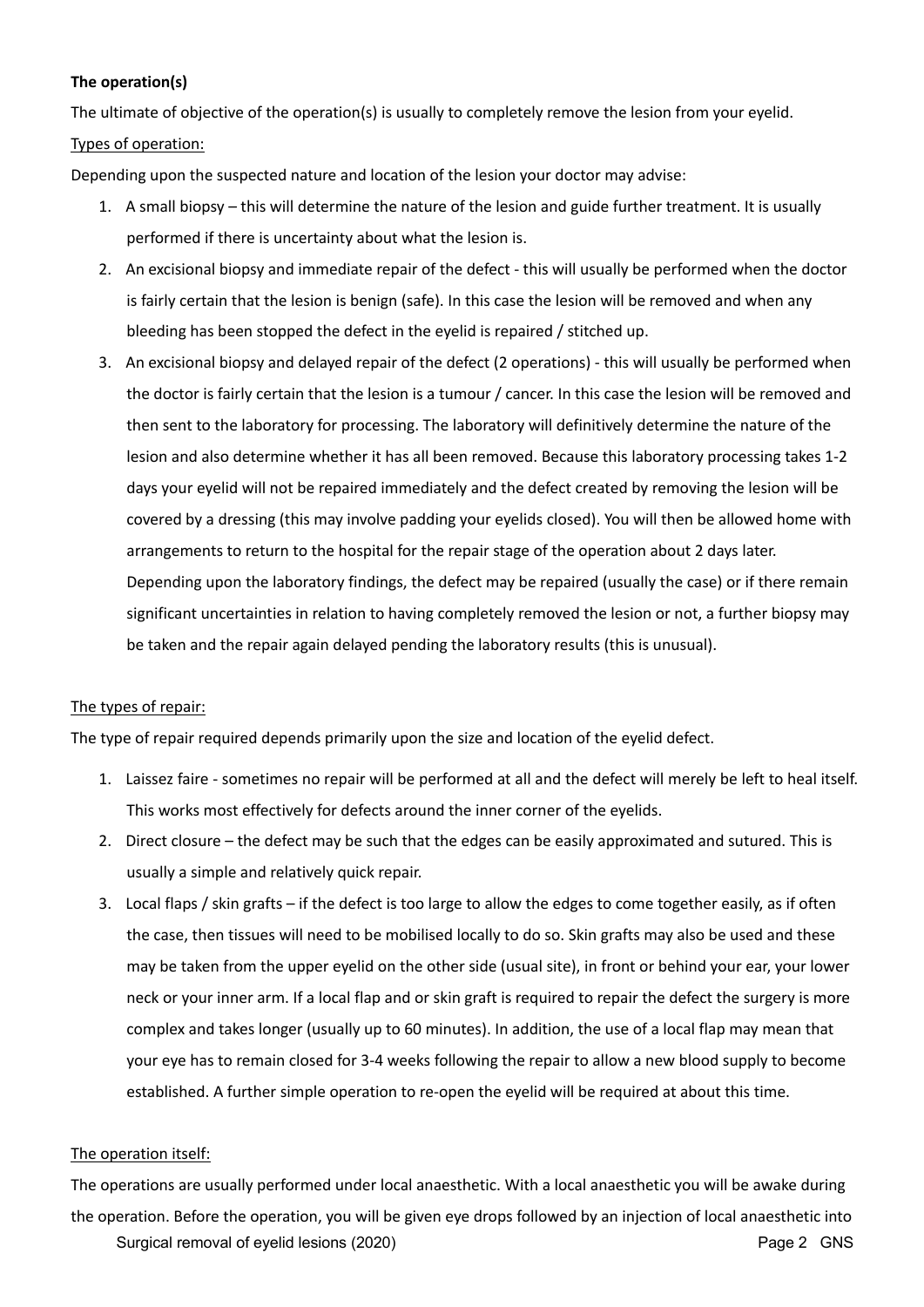your eyelid. The anaesthetic stings but this only lasts about 30 seconds.

During the operation only your face will be exposed whilst the rest of your body will be covered with sterile drapes. You will be asked to keep your head still but you may talk. You will be aware of bright lights and the operating theatre staff. You may also be aware of some pressure and pulling sensations during the operation. If you feel any discomfort, tell the surgeon who will then give you a little more local anaesthetic.

The operation to remove a lesion normally takes only a few (10-15) minutes but it can take longer. The duration of the operation to repair the defect created by removing the lesion will obviously vary depending upon how big the defect is and its location. Simple repairs may only take 10 minutes, more complex repairs may take up to 60 minutes and occasionally longer. Occasionally, more complicated repairs may be performed under general anaesthetic but this is unusual.

During the operation a nurse will usually hold your hand to make sure that you are alright.

#### **After the operation**

- After the operation is completed your eye may be padded firmly closed. It is important that the eye remains padded closed as the pad supports and immobilises the healing tissues. A pad may be left on for 2-4 days and may be removed by a doctor, a nurse, or you may be asked to remove it yourself at home.
- You will be given an ointment to place on the stitches 2 or 3 times a day for 10-14 days. You may also be instructed to instil the ointment into your eye for a similar period of time. The hospital staff will explain how to use the ointment.
- If possible you should also apply ice packs [or a pack of frozen peas or sweetcorn] intermittently for the first 24 hours after your operation – this will reduce swelling, bruising and discomfort.
- It is normal for the eyelid(s) to feel bruised and a little uncomfortable for a week or two after surgery and a little bleeding is not uncommon.
- It is important that for the first week or two that you do not pull on the eyelid and you should also be careful whilst sleeping.
- If you suffer discomfort, take a pain reliever such as paracetamol every 4-6 hours (but not aspirin).
- In most cases eyelid healing is largely complete in about 3-6 weeks but it can take a little longer for scarring to mature.

#### **The most likely outcome of the surgery**

The most likely final outcome of the surgery is that the lesion will have been completely removed and that your eyelid will be both cosmetically and functionally healed.